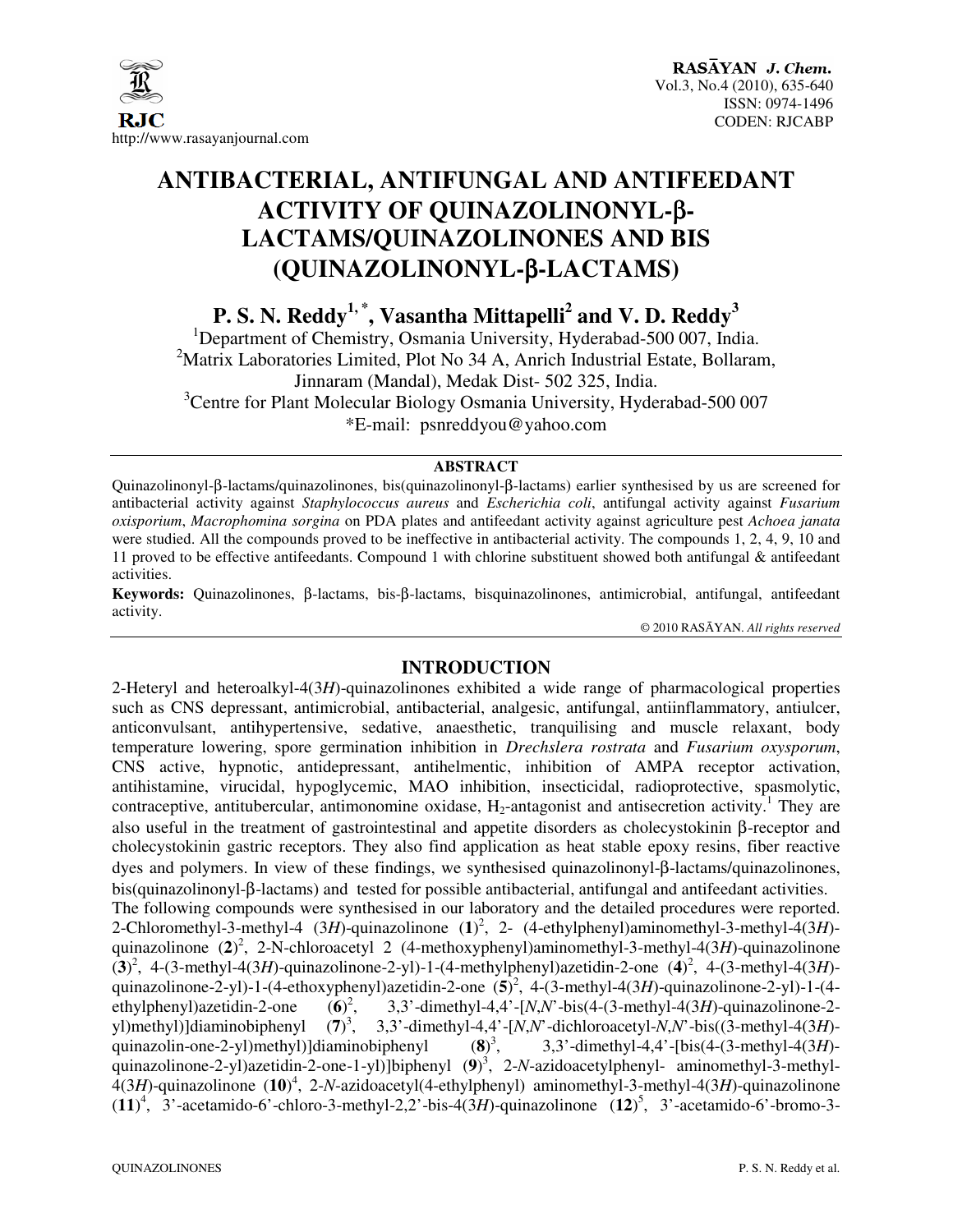methyl-2,2'-bis-4 $(3H)$ -quinazolinone  $(13)^5$ . , 3'-acetamido-6',8'-dichloro-3-methyl-2,2'-bis-4(3*H*) quinazolinone (**14**) 5 were screened for their antibacterial, antifungal and antifeedant activities.

## **EXPERIMENTAL**

#### **Evaluation of antifungal activity Organisms and growth conditions**

*Fusarium oxisporium* and *Macrophomina sorgina* fungi were grown in medium (pH 5.0), comprising of 1.5% potato dextrose agar (PDA), 0.09% KH2PO4, 0.02% MgSO4.7H2O, 0.02% KCl, 0.1% NH4NO3, 0.0002% FeSO4, 0.0002% ZnSO4 and 2% agar. All the constituents were mixed in double distilled water and autoclaved at 121<sup>o</sup>C (at 15lb pressure) for 15 minutes. The medium when cooled to about 50 to  $45^{\circ}$ C temperature mixed with fungal strains separately and poured into sterile disposable petri plates for solidification of the medium. The PDA plates thus prepared were then kept for antifungal testing.

## **Antifungal testing<sup>6</sup>**

The above mentioned PDA plates inoculated with two different fungal strains were taken and labeled separately. Sterile filter paper discs (6 mm diameter) prepared from standard Whatman No.1 filter paper was applied with test solution of different concentrations. After drying the discs were introduced on to the above inoculated PDA plates containing fungal strains. The plates with test compound discs were incubated for 3 days at  $30^0$ C.

After 3 days of the treatment, petri dishes were checked for growth inhibition zone. The presence or absence of growth inhibition zone around each disc was recorded by comparing with control (acetone). Presence of clear zone around the disc indicated the inhibition of fungal growth. The compound was then considered to be active against the fungi and the area of inhibition zone was measured. If no clear zone was observed around the disc, it indicated the inactivity of the test sample. The inhibition zone was calculated and compared with the control (untreated check).

## **Evaluation of Insect-antifeedant activity:**

#### **Organism**

The test insect *Achoea janata* was maintained under laboratory conditions of  $27 \pm 1$  <sup>0</sup>C and  $70 \pm 5\%$  RH. The test larvae (IV instar) were fed on natural food - castor leaves. The antifeedant activity was assessed by using leaf discs in a "non-choice test method of Ascher and Rones.<sup>7</sup>

## **Antifeedant Test**

Circular leaf discs of 9 cm diameter were cut from fresh castor leaves and treated with the solution of test compound from 100 to 3.125µg/cm2 by using serial dilutions. These leaf discs were air dried for 2-5 sec in acetone and were kept in petri dishes. Control discs were treated with acetone and Carbindazime and kept in separate petri dishes. Preserved IV instar larvae of *Achoea janata* were released simultaneously into petri dishes.

The consumption of leaf by the insect was measured after 48h. The leaf area consumed by the insect (in both control and treated) was measured by planimeter and the percentage of protection (antifeedant activity) was assessed by Singh and Panth formula. $8$ 

$$
\% \text{ of antifeedant} = \frac{\left(\% \text{ of protection in} \right) - \left(\% \text{ of protection in} \right)}{100 - \left(\% \text{ of protection in control}\right)} \times 100
$$

# **Evaluation of antibacterial activity**

## **Organisms**

The bacterial strains used in the experiments were *E. coli* of MTCC 119 (Gram -ve) and *S. aureus* of MTCC 96 (Gram +ve) and were procured from IMTECH, Chandigarh, India.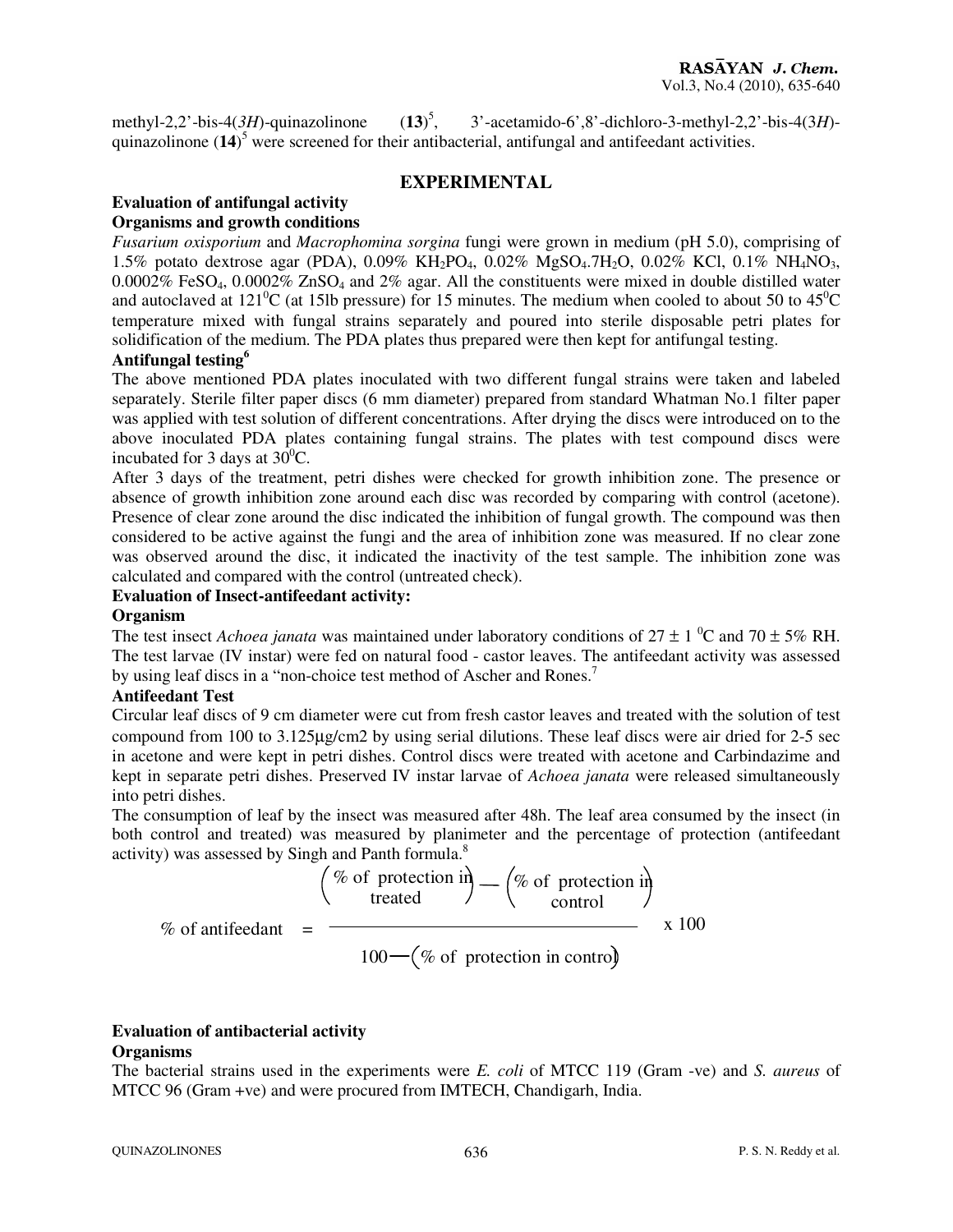## **Preparation of sample solution**

The test compounds were dissolved in acetone (AR grade) and prepared into different concentrations by successive dilutions. Whatman No.1 filter paper discs were dipped in different sample solution and kept for air drying for further use in testing for bacteriological activity. The concentrations of test compounds ranged from 50 to 1.625µg/disc.

#### **Preparation of medium**

The medium was prepared by adding agar powder (Thomas Baker) to nutrient broth, which was prepared with the beef extract known Lablemco (10 g), sodium chloride (5 g) and peptone (10 g) in water (1 L) and pH was adjusted to  $7.2 - 7.4$  and sterilised in autoclave at  $121^{\circ}$ C (at 15 lb pressure) for 15 minutes. The sterile nutrient agar medium was cooled down to  $45{\text -}50^{\circ}\text{C}$  and poured into sterile petri plates of 6" diameter with a volume of 20 mL per plate and kept for solidification. The sterile agar plates were used for inoculating the bacterial cultures.

## **Bacteriological testing**

Actively growing agar slant culture suspension of bacteria swab was inoculated separately on these solidified agar plates. Sterile filter papers were dipped in the test solution of different concentrations in acetone solvent (0.01 mL/disc). After drying the discs, they were introduced on to the above inoculated agar plates containing bacterial strains. The plates with test compound discs were incubated for 24h at  $37^{\circ}$ C. After 24h, the petri dishes were checked for growth inhibition zone. The presence or absence of growth inhibition zone around each disc was recorded by comparing with inhibition zone of standard disc (Streptomycin, 10 µg/disc). Presence of clear zone around the disc indicated the inhibition of organism's growth and measured the area of inhibition zone. The compound was then considered to be active against the organism. If no clear zone was observed around the disc, it indicated the inactivity of the test sample.

## **RESULTS AND DISCUSSION**

## **Antifungal activity**

*Fusarium oxisporium* and *Macrophomina sorgina* fungi were used to evaluate the antifungal activity of the test compounds. The experimental results and assessment of antifungal activity of the compounds are given in the Table-1.

## **Antifeedant activity**

After 48h, antifeedant activity of compounds against *Achoea janata* was measured by using the planimeter and protected area (antifeedant activity) was calculated by using Singh and Panth formula. Likewise, all the experiments were carried out in triplicate and the average is reported in table **–** II.

#### **Antibacterial activity**

The above mentioned compounds were tested for antibacterial activity by using inhibition zone method on agar plates<sup>9</sup> against *Escherichia coli* (Gram -ve) and *Staphylococcus aureus* (Gram +ve). None of the compounds showed antibacterial activity.

## **CONCLUSION**

## **Antifungal activity**

Nine out of fourteen compounds showed most promising antifungal activity against *Fusarium oxisporiu*m at 100µg/disc concentration and four compounds were fairly active against *Macrophomina sorgina* at 12.5µg/disc concentration. In general compound **1** has exhibited ~83.00% antifungal activity against both fungal strains at 50 µg/disc concentration. Compound **12** has exhibited 70.25% antifungal activity against *Macrophomina sorgina* at 25µg/disc.

## **Antifeedant activity**

All the compounds tested (**1** to **14**) exhibited moderate to good antifeedant activity against *Achoea janata* at 200 to 6.25 $\mu$ g/cm<sup>2</sup> concentrations. The activity persisted even after 48h, though it generally recedes after 24h. Of the fourteen compounds tested, 3,3'-dimethyl-4,4'-[*N*,*N*'-dichloroacetyl-*N*,*N*'-bis((3-methyl-4(3*H*)-quinazo- linone-2-yl)methyl)]diaminobiphenyl (**8**) is the most promising with 66.26% antifeedant activity even at  $6.25 \mu$ g/cm<sup>2</sup> concentration, and can be considered as a potent antifeedant. SAR studies of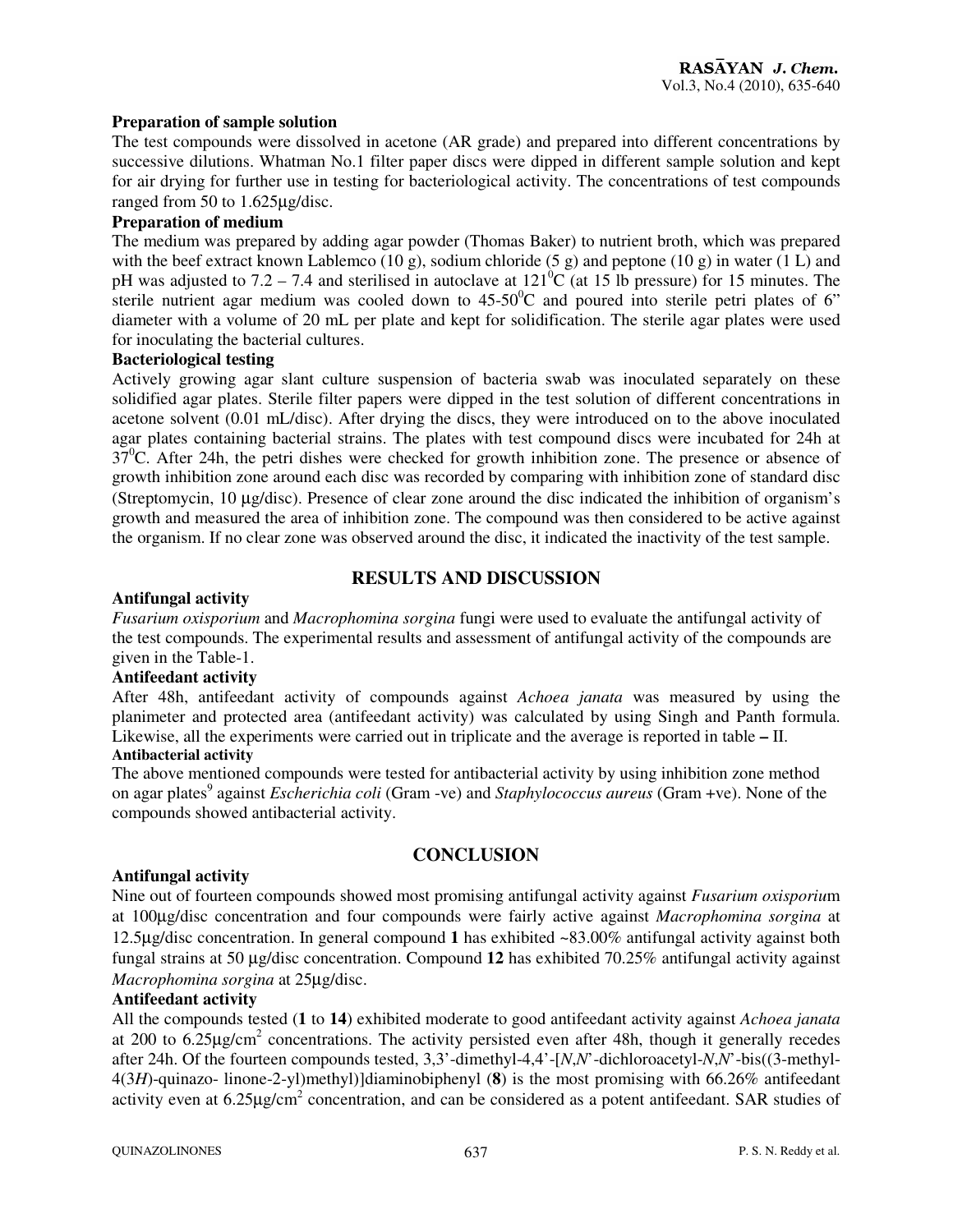**8** are preserved for future studies. Compounds **1, 2, 4, 8, 9** and **10** showed more than 50% leaf protection at  $6.25 \mu\text{g/cm}^2$ .

## **Antibacterial activity**

None of the compounds showed antibacterial activity.



Fig.-1: Structures of Different compounds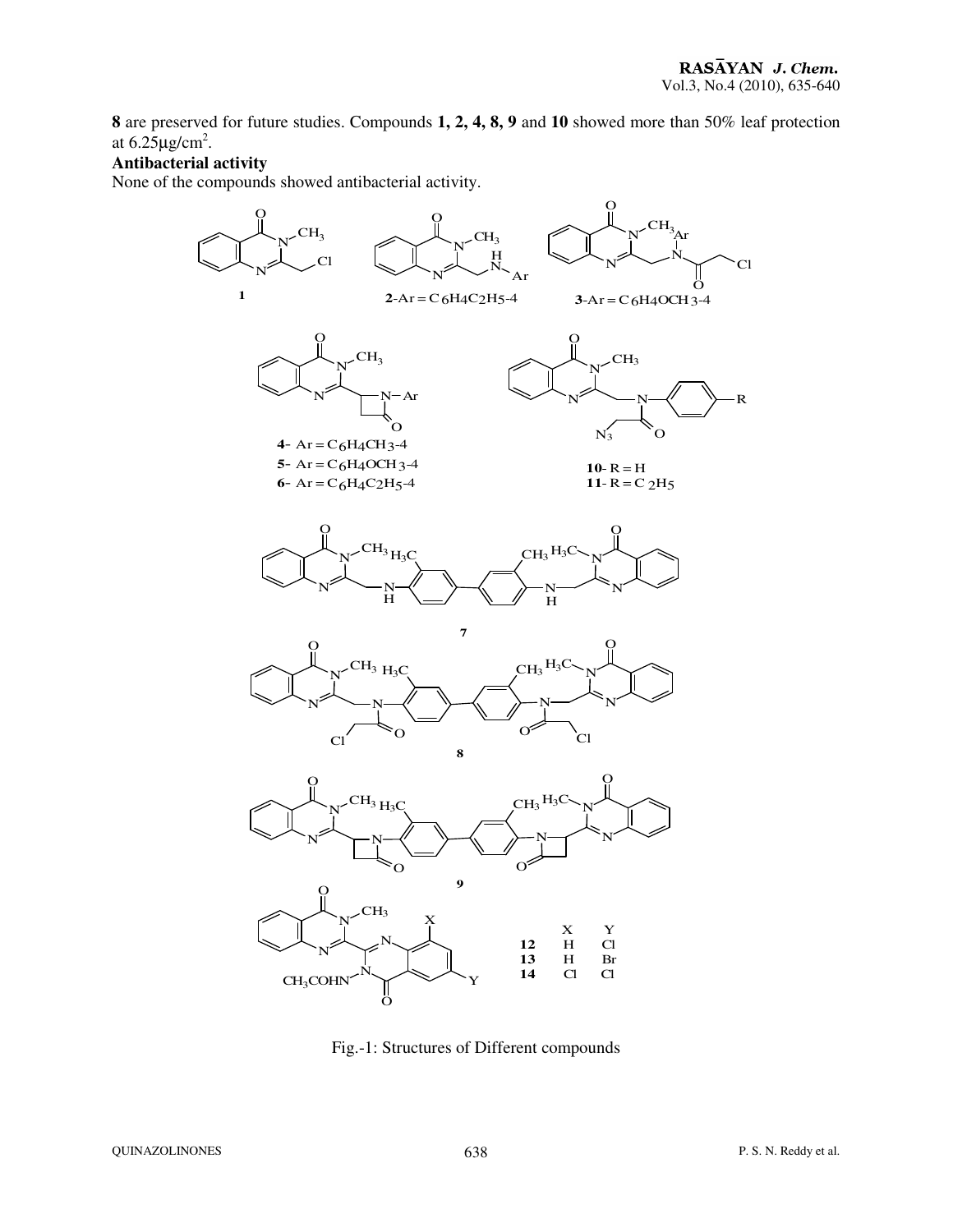|                | Fusarium oxisporium |                   |                |       |      | Macrophomina sorgina |      |                   |       |                               |             |       |
|----------------|---------------------|-------------------|----------------|-------|------|----------------------|------|-------------------|-------|-------------------------------|-------------|-------|
| Com            | Concentration*      |                   |                |       |      | Concentration*       |      |                   |       |                               |             |       |
|                | 100<br>3.125        | 50                | 25             | 12.5  | 6.25 |                      | 100  | 50                | 25    | 12.5                          | 6.25        | 3.125 |
| 1              |                     | 86.80 73.34 39.65 |                | 12.88 |      | $---$                |      |                   |       | 89.66 72.23 69.38 35.23 28.66 |             | 10.78 |
| 2              |                     | 54.76 53.86       | $\overline{a}$ |       |      | ---                  |      |                   |       |                               |             |       |
| 3              |                     |                   |                |       |      | ---                  |      | 40.77 35.45       | 30.67 | 10.26                         |             |       |
| $\overline{4}$ |                     |                   |                |       |      |                      |      |                   |       |                               |             |       |
| 5              | 21.26               |                   |                |       |      | ---                  |      |                   |       |                               |             |       |
| 6              |                     | 28.33 23.86       |                |       |      |                      |      |                   |       |                               |             |       |
| 7              |                     |                   |                |       |      | ---                  |      |                   |       |                               |             |       |
| 8              |                     |                   |                |       |      | ---                  |      |                   |       |                               |             |       |
| 9              | 32.86 21.66         |                   |                |       |      | $---$                |      | 39.66 22.86       |       |                               |             |       |
| 10             | 26.54 9.34          |                   |                |       |      | ---                  |      |                   |       |                               |             |       |
| 11             | 13.54               | $\sim$ $ -$       |                |       |      | ---                  |      |                   |       |                               |             |       |
| 12             | 28.96 19.88         |                   |                |       |      | $---$                | 82.3 | 70.28             | 70.25 | 52.86                         | 22.39       | ---   |
| 13             |                     |                   |                |       |      | ---                  |      | 61.86 55.58       | 48.33 | 25.62                         | 7.23        |       |
| 14             | 16.77               | $---$             |                |       |      | $---$                |      | 61.87 49.26       | 27.60 | 8.25                          |             |       |
| TC             | 96.25               | 92.33             | 78.86          | ---   |      | ---                  |      | 98.87 96.33 89.89 |       | 76.38                         | 64.88 58.66 |       |
| <b>UTC</b>     |                     |                   |                |       |      |                      |      |                   |       |                               |             |       |

#### Table-1: Antifungal activity of compounds

\* Concentration expressed in  $\mu$ g/cm<sup>2</sup> dissolved in Acetone

(-) No inhibition of the fungal growth (i.e., compound is not antifungal)

UTC Untreated check (acetone)

TC Treated check (carbindazime)

| Table-2: Antifeedant activity of compounds against Achoea janata after 48 hrs of treatment |  |  |
|--------------------------------------------------------------------------------------------|--|--|
|                                                                                            |  |  |

| Comp<br>ound     | % of Antifeedant activity after 48 hrs of treatment |                  |                  |                  |                  |                  |  |  |  |
|------------------|-----------------------------------------------------|------------------|------------------|------------------|------------------|------------------|--|--|--|
| No.              | Concentration in $\mu$ g/cm <sup>2</sup>            |                  |                  |                  |                  |                  |  |  |  |
|                  | 200                                                 | 100              | 50               | 25               | 12.5             | 6.25             |  |  |  |
| 1.               | $82.70 \pm 8.62$                                    | $81.36 \pm 5.00$ | $60.39 \pm 2.90$ | 58.13±2.86       | 53.72±4.31       | 55.96±2.75       |  |  |  |
|                  | (65.82)                                             | (64.55)          | (51.00)          | (49.68)          | (47.14)          | (48.43)          |  |  |  |
| 2.               | 71.76±0.64                                          | 67.88±3.06       | $60.46 \pm 3.06$ | 53.94±3.86       | 52.67±4.05       | $50.73 \pm 3.34$ |  |  |  |
|                  | (57.90)                                             | (55.49)          | (51.05)          | (47.27)          | (46.54)          | (45.42)          |  |  |  |
| 3.               | $68.11 \pm 1.29$                                    | $45.65\pm3.08$   | 26.20±4.48       | $21.40 \pm 2.53$ | $15.21 \pm 0.55$ | $11.28 \pm 1.70$ |  |  |  |
|                  | (55.62)                                             | (42.50)          | (30.73)          | (27.53)          | (22.96)          | (19.59)          |  |  |  |
| $\overline{4}$ . | $68.41 \pm 1.01$                                    | $65.32{\pm}4.60$ | $63.75 \pm 1.77$ | 57.43±3.22       | 53.66±3.84       | $51.29 \pm 3.21$ |  |  |  |
|                  | (55.80)                                             | (53.94)          | (52.98)          | (49.28)          | (47.11)          | (45.74)          |  |  |  |
| 5.               | 72.98±7.05                                          | 70.70±2.20       | $60.94\pm3.67$   | $49.26 \pm 1.40$ | 36.97±4.46       | 37.76±2.39       |  |  |  |
|                  | (58.80)                                             | (57.28)          | (51.33)          | (44.55)          | (37.43)          | (37.91)          |  |  |  |
| 6.               | $62.90 \pm 2.51$                                    | 58.74±4.71       | $60.50 \pm 2.78$ | $54.44\pm3.02$   | 45.04±4.75       | $43.25 \pm 6.08$ |  |  |  |
|                  | (52.48)                                             | (50.05)          | (51.06)          | (47.55)          | (42.15)          | (41.10)          |  |  |  |
| 7.               | $61.96 \pm 5.45$                                    | $60.73 \pm 2.65$ | $60.33 \pm 1.16$ | $48.01\pm3.77$   | 44.11±1.71       | 38.33±2.64       |  |  |  |
|                  | (51.95)                                             | (51.20)          | (50.96)          | (57.72)          | (41.62)          | (38.24)          |  |  |  |
| 8.               | 88.99±2.40                                          | 84.64±2.46       | $82.51 \pm 4.14$ | 78.37±1.80       | $70.67 \pm 3.26$ | $66.26 \pm 0.83$ |  |  |  |
|                  | (66.45)                                             | (63.93)          | (65.37)          | (62.29)          | (57.23)          | (54.490)         |  |  |  |